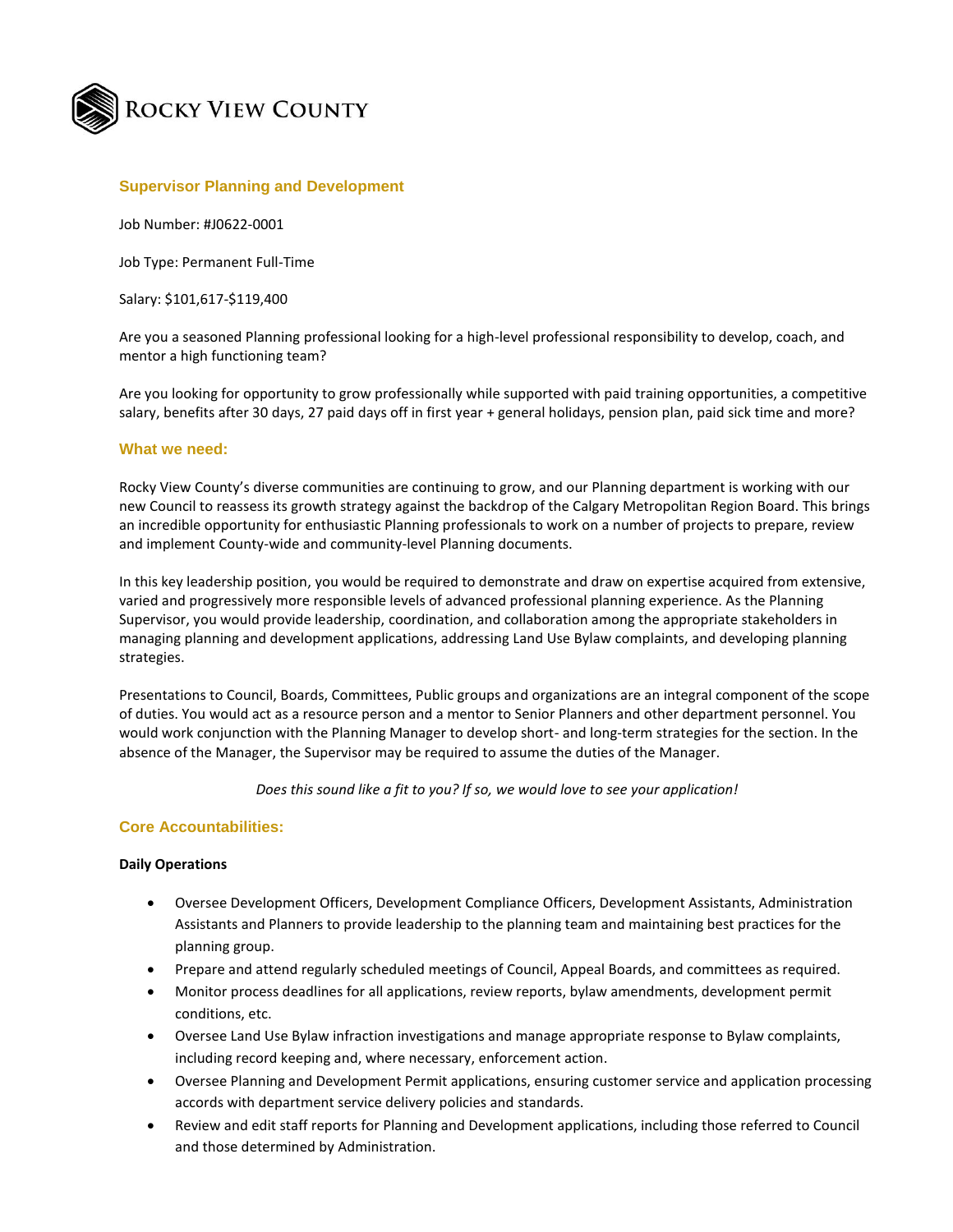- Participate in the development, implementation and evaluation of objectives, policies and procedures, together with leading process improvement.
- Monitor and review Municipal and Intermunicipal Planning Legislation, policy, processes, plans, and initiatives.
- Liaise with members of intradepartmental committees involved in joint projects and initiatives.
- Perform, manage, and prepare reports for complex and sensitive professional Planning projects, research and analysis.
- Oversee specialized Planning functions such as large-scale new development proposals.
- Advise various councils, boards, commissions and elected officials on planning-related issues.
- Prepare reports on operations and activities, recommending improvements and modifications.
- Act as a technical resource to provide support to employees and the public at counter.
- Reviews and responds to public inquiries as required.
- Acts in a professional and responsible manner to protect the integrity of employees and the business of Rocky View County.

## **Strategy, Planning, Analysis, Administration**

- Communicates with other departments to ensure a coordinated approach to project/initiative identification, development and delivery and budgetary requirements and make recommendations to the Manager.
- Assist and/or develop budget forecast; monitoring and expenditures in conjunction with Manager.
- Participate in budget preparation and administration, monitors and controls expenditures.

#### **Leadership and People Management**

- Identifies personnel requirements and coordinating of employees and departmental workflow.
- Oversee Planners to provide on-going feedback and coaching; document performance and discipline as required; and in collaboration with the Manager, conduct formal probationary and annual performance reviews.
- In conjunction with Manager and Human Resources, provide regular technical guidance, coaching and mentoring to employees carry out discipline when appropriate; and, checking results..
- Provide employees with adequate resources and work procedure training and ensure required departmental representation on the Health and Safety Committee.
- Contribute input into and support implementation, roll-out and enforcement of policies, procedures, guidelines or protocols and communicate pertinent information to employees.
- Ensure workers have a clear understanding of their role and responsibilities relating to County's health and safety program and in the Alberta OHS Act Regulation and Code.
- Ensure that all the operations under their supervision adhere to the requirements of the County's OHS Program.

## **General**

- Prepare for and present or attend regularly scheduled meetings of Council and committees as required.
- Attend and participate in inter-jurisdictional meetings and activities on an ad hoc basis.
- Display a professional and ethical responsibility to protect privacy, use information appropriately, and maintain the confidentiality and security of all information related to employees, business and residents of Rocky View County.
- Capable of providing coverage in an Acting capacity for the Department Manager from time-to-time.
- Ability to perform subordinates' responsibilities from time-to-time, as necessary.